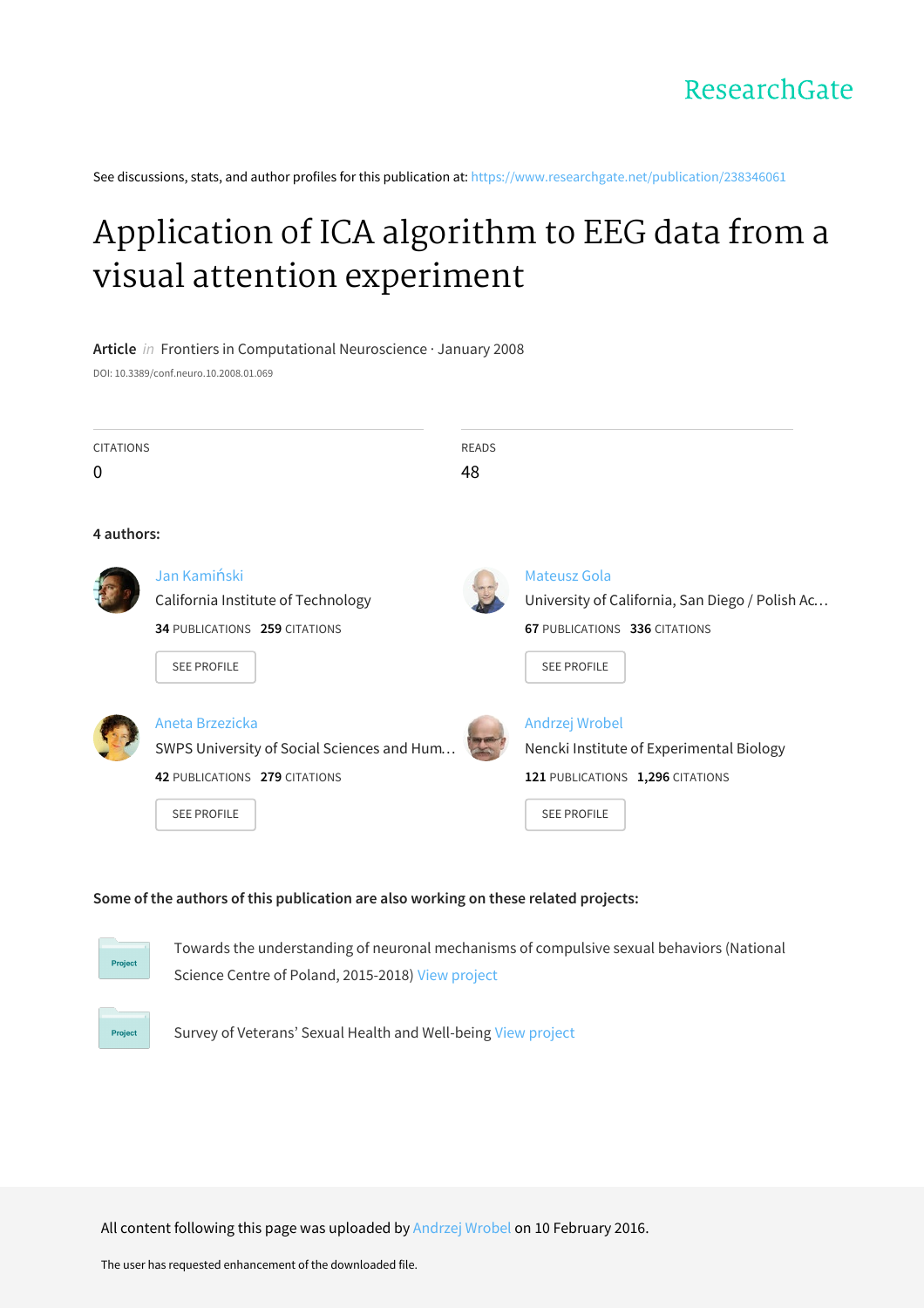| frontiers in           | FRONTIERS JOURNALS =                                                                                                                                                                                                                                                                                                                                                                                                                                                                                                                                                                                                                                                                                                                                                                                                                                                                                                                                                                                                                                                                                                                                                                                                                                                                                                                                                                                                                | Login   Register   Submit Article   Contact Us   My Frontiers   Home                                                                           |
|------------------------|-------------------------------------------------------------------------------------------------------------------------------------------------------------------------------------------------------------------------------------------------------------------------------------------------------------------------------------------------------------------------------------------------------------------------------------------------------------------------------------------------------------------------------------------------------------------------------------------------------------------------------------------------------------------------------------------------------------------------------------------------------------------------------------------------------------------------------------------------------------------------------------------------------------------------------------------------------------------------------------------------------------------------------------------------------------------------------------------------------------------------------------------------------------------------------------------------------------------------------------------------------------------------------------------------------------------------------------------------------------------------------------------------------------------------------------|------------------------------------------------------------------------------------------------------------------------------------------------|
| ORMATICS               | <b>ABOUT</b><br>EDITORIAL BOARDS<br><b>M</b> ARTICLE RSS<br>FRONTIERS WHO's WHO                                                                                                                                                                                                                                                                                                                                                                                                                                                                                                                                                                                                                                                                                                                                                                                                                                                                                                                                                                                                                                                                                                                                                                                                                                                                                                                                                     | FOR AUTHOR<br><b>SUBSCRIBE</b><br>SPONSOR<br>Google <sup>m</sup> Custom Search<br>Search                                                       |
| <b>This Conference</b> | Prev Next                                                                                                                                                                                                                                                                                                                                                                                                                                                                                                                                                                                                                                                                                                                                                                                                                                                                                                                                                                                                                                                                                                                                                                                                                                                                                                                                                                                                                           |                                                                                                                                                |
| <b>All Conferences</b> | <b>Topic: All Abstracts</b><br><b>Poster Presentation</b>                                                                                                                                                                                                                                                                                                                                                                                                                                                                                                                                                                                                                                                                                                                                                                                                                                                                                                                                                                                                                                                                                                                                                                                                                                                                                                                                                                           | Journal<br>Impact                                                                                                                              |
|                        | Application of ICA algorithm to EEG                                                                                                                                                                                                                                                                                                                                                                                                                                                                                                                                                                                                                                                                                                                                                                                                                                                                                                                                                                                                                                                                                                                                                                                                                                                                                                                                                                                                 | <b>Analytics</b>                                                                                                                               |
|                        | data from a visual attention                                                                                                                                                                                                                                                                                                                                                                                                                                                                                                                                                                                                                                                                                                                                                                                                                                                                                                                                                                                                                                                                                                                                                                                                                                                                                                                                                                                                        |                                                                                                                                                |
|                        | experiment                                                                                                                                                                                                                                                                                                                                                                                                                                                                                                                                                                                                                                                                                                                                                                                                                                                                                                                                                                                                                                                                                                                                                                                                                                                                                                                                                                                                                          |                                                                                                                                                |
|                        | Jan Kaminski <sup>1*</sup> , M Gola <sup>2</sup> , A Brzezicka <sup>2</sup> and A Wróbel <sup>1</sup>                                                                                                                                                                                                                                                                                                                                                                                                                                                                                                                                                                                                                                                                                                                                                                                                                                                                                                                                                                                                                                                                                                                                                                                                                                                                                                                               |                                                                                                                                                |
|                        |                                                                                                                                                                                                                                                                                                                                                                                                                                                                                                                                                                                                                                                                                                                                                                                                                                                                                                                                                                                                                                                                                                                                                                                                                                                                                                                                                                                                                                     |                                                                                                                                                |
|                        | 1 Nencki Institute of Experimental Biology, Poland                                                                                                                                                                                                                                                                                                                                                                                                                                                                                                                                                                                                                                                                                                                                                                                                                                                                                                                                                                                                                                                                                                                                                                                                                                                                                                                                                                                  | <b>EEG Info</b>                                                                                                                                |
|                        | 2 Warsaw School of Social Psychology, Poland                                                                                                                                                                                                                                                                                                                                                                                                                                                                                                                                                                                                                                                                                                                                                                                                                                                                                                                                                                                                                                                                                                                                                                                                                                                                                                                                                                                        | The Complete Neurofeedback<br>Resource your therapy success-<br>our benchmark                                                                  |
|                        | Scarce observations in human EEG studies indicated that enhanced beta<br>activity which accompany certain experimental tasks may be used as an<br>arousal index. In our cat studies (Wróbel et al. 2007) we have found that<br>local field potential oscillations in beta band (12-29 Hz) might serve as a<br>carrier for attentional activation within the visual system. Here we have<br>adopted our animal model of shifting anticipatory attention demands<br>between visual and auditory modalities to study alertness related changes<br>of beta activity in human subjects. The ICA algorithm was applied to each<br>participant's data and the whole analysis resulted with 11 components,<br>which were later clustered among all subjects using k-means method.<br>Results indicated increased alertness manifested by faster response to<br>target stimuli in visual trials is accompanied by higher EEG activation in<br>beta band in cluster with maximal amplitude in occipito-parietal sites. The<br>shorter reaction time the amplitude of beta power appeared to be higher<br>(this relation was most pronounced at lower beta power). This finding<br>supports our hypothesis that beta band might serve as carrier for<br>attentional activation within the visual system. This experiment proved<br>also the usefulness of ICA algorithm application to EEG data, even with<br>limited number (11) of channels. | www.eeginfo.ch<br><b>Neural Microelectrode</b><br>Electrode arrays for neural<br>recording/stimulation/drug delivery<br>www.NeuroNexusTech.com |
|                        | References<br>1. Wróbel, A., Ghazaryan, A., Bekisz, M., Bogdan, W. i Kamiński, J.                                                                                                                                                                                                                                                                                                                                                                                                                                                                                                                                                                                                                                                                                                                                                                                                                                                                                                                                                                                                                                                                                                                                                                                                                                                                                                                                                   |                                                                                                                                                |
|                        | (2007). Two Streams of Attention-Dependent beta activity in the Striate<br>Recipient Zone of Cat's Lateral Posterior-Pulvinar Complex. Journal of<br>Neuroscience 27(9), 2230-2240.                                                                                                                                                                                                                                                                                                                                                                                                                                                                                                                                                                                                                                                                                                                                                                                                                                                                                                                                                                                                                                                                                                                                                                                                                                                 |                                                                                                                                                |
|                        | <b>Conference:</b> Bernstein Symposium 2008. Munich,<br>Germany,<br>October 08 - 10, 2008.                                                                                                                                                                                                                                                                                                                                                                                                                                                                                                                                                                                                                                                                                                                                                                                                                                                                                                                                                                                                                                                                                                                                                                                                                                                                                                                                          |                                                                                                                                                |
|                        | <b>Citation:</b> Kaminski J, Gola M, Brzezicka A and Wróbel A (2008).<br>Application of ICA algorithm to EEG data from a visual attention<br>experiment. Frontiers in Computational Neuroscience. Conference<br><i>Abstract: Bernstein Symposium 2008. doi:</i><br>10.3389/conf.neuro.10.2008.01.069                                                                                                                                                                                                                                                                                                                                                                                                                                                                                                                                                                                                                                                                                                                                                                                                                                                                                                                                                                                                                                                                                                                                |                                                                                                                                                |
|                        | <b>Copyright:</b> © 2008 Kaminski, Gola, Brzezicka and Wróbel. This is an<br>open-access publication subject to an exclusive license agreement<br>between the authors and the Frontiers Research Foundation, which<br>permits unrestricted use, distribution, and reproduction in any medium,<br>provided the original authors and source are credited.                                                                                                                                                                                                                                                                                                                                                                                                                                                                                                                                                                                                                                                                                                                                                                                                                                                                                                                                                                                                                                                                             |                                                                                                                                                |
|                        | *Correspondence: Jan Kaminski, Nencki Institute of Experimental<br>Biology, Poland. j.kaminski@nencki.gov.pl                                                                                                                                                                                                                                                                                                                                                                                                                                                                                                                                                                                                                                                                                                                                                                                                                                                                                                                                                                                                                                                                                                                                                                                                                                                                                                                        |                                                                                                                                                |
|                        | <b>Prev Next</b>                                                                                                                                                                                                                                                                                                                                                                                                                                                                                                                                                                                                                                                                                                                                                                                                                                                                                                                                                                                                                                                                                                                                                                                                                                                                                                                                                                                                                    |                                                                                                                                                |
|                        | PRIVACY POLICY COPYRIGHT STATEMENT TERMS OF USE CONTACT<br>© 2007 Frontiers Research Foundation                                                                                                                                                                                                                                                                                                                                                                                                                                                                                                                                                                                                                                                                                                                                                                                                                                                                                                                                                                                                                                                                                                                                                                                                                                                                                                                                     |                                                                                                                                                |